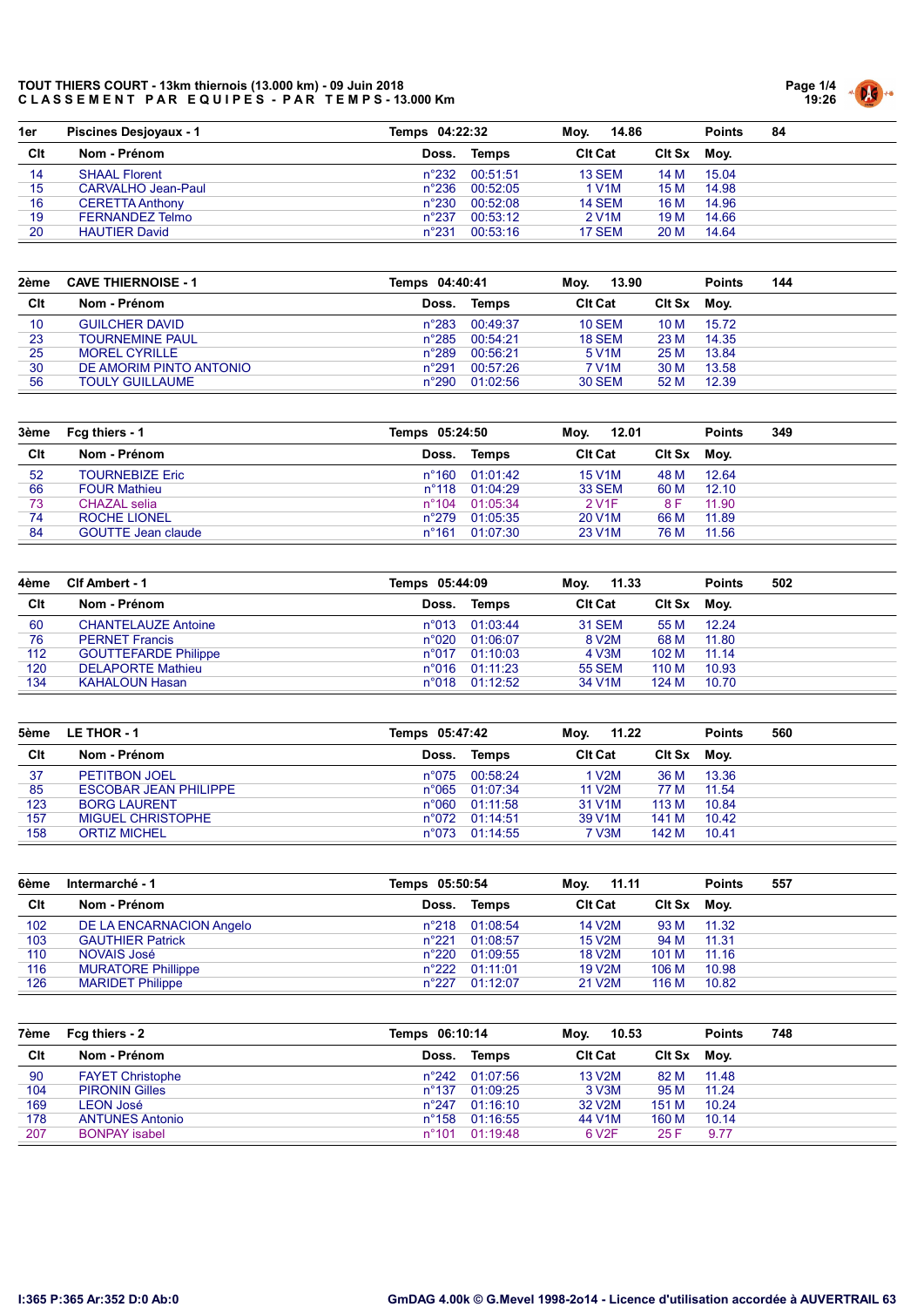

| 8ème | Lycée Jean Zay - 1         | Temps 06:11:33 |                | 10.50<br>Mov.       |             | <b>Points</b> | 759 |
|------|----------------------------|----------------|----------------|---------------------|-------------|---------------|-----|
| Clt  | Nom - Prénom               | Doss.          | Temps          | <b>CIt Cat</b>      | Cit Sx Moy. |               |     |
| 78   | <b>CORNEMILLOT Thierry</b> | $n^{\circ}046$ | 01:06:26       | 10 V <sub>2</sub> M | 70 M        | 11 74         |     |
| 96   | LEYRIT Jordan              | $n^{\circ}048$ | 01:08:25       | <b>46 SEM</b>       | 87 M        | 11.40         |     |
| 159  | <b>GEOFFROY Alexandre</b>  | $n^{\circ}239$ | 01:15:00       | 2 JUM               | 143 M       | 10.40         |     |
| 212  | <b>CHIEZE Tom</b>          | $n^{\circ}053$ | 01:20:39       | 2 ESM               | 187 M       | 9.67          |     |
| 214  | <b>CHANNAC</b> stéphane    |                | n°045 01:21:03 | 52 V <sub>1</sub> M | 188 M       | 9.62          |     |

| 9ème | <b>Sapeur Pompier Thiers - 1</b> | Temps 06:21:02 |          | 10.24<br>Mov.       |               | <b>Points</b> | 850 |
|------|----------------------------------|----------------|----------|---------------------|---------------|---------------|-----|
| Clt  | Nom - Prénom                     | Doss.          | Temps    | <b>CIt Cat</b>      | <b>CIt Sx</b> | Mov.          |     |
| 142  | DOS SANTOS Sébastien             | $n^{\circ}084$ | 01:13:37 | 63 SEM              | 130 M         | 10.60         |     |
| 144  | <b>UNTERAUER Kristina</b>        | $n^{\circ}083$ | 01:13:53 | 3 V <sub>1</sub> F  | 13 F          | 10.56         |     |
| 183  | <b>GUILLAUMONT Sébastien</b>     | $n^{\circ}081$ | 01:17:12 | 69 SEM              | 164 M         | 10.10         |     |
| 190  | <b>DESVIGNES Julien</b>          | n°082          | 01:18:10 | <b>70 SEM</b>       | 169 M         | 9.98          |     |
| 191  | RAMOS stéphane                   | $n^{\circ}087$ | 01:18:10 | 46 V <sub>1</sub> M | 170 M         | 9.98          |     |

|     | 10ème CAVE THIERNOISE - 2 | Temps 06:21:21 |                         | 10.23<br>Mov.  |             | <b>Points</b> | 838 |
|-----|---------------------------|----------------|-------------------------|----------------|-------------|---------------|-----|
| Clt | Nom - Prénom              | Doss.          | Temps                   | <b>CIt Cat</b> | Cit Sx Moy. |               |     |
| 75  | <b>BRESSON JEREMY</b>     | n°287          | 01:05:49                | <b>37 SEM</b>  | 67 M        | 11.85         |     |
| 87  | <b>MONDIERE JULIEN</b>    | $n^{\circ}288$ | 01:07:46                | 41 SEM         | 79 M        | 11.51         |     |
| 162 | <b>SERGERE THOMAS</b>     |                | $n^{\circ}284$ 01:15:16 | 67 SEM         | 146 M       | 10.36         |     |
| 256 | <b>GISBERT LOIC</b>       | $n^{\circ}293$ | 01:26:10                | <b>81 SEM</b>  | 221 M       | 9.05          |     |
| 258 | <b>BATISSE THIBAUT</b>    | $n^{\circ}292$ | 01:26:20                | 82 SEM         | 223 M       | 9.03          |     |
|     |                           |                |                         |                |             |               |     |

|     | 11ème L'outil Parfait - 1 | Temps 06:23:57 |                         | 10.16<br>Moy.  |        | <b>Points</b> | 854 |
|-----|---------------------------|----------------|-------------------------|----------------|--------|---------------|-----|
| Clt | Nom - Prénom              | Doss.          | Temps                   | <b>CIt Cat</b> | Clt Sx | Mov.          |     |
| 94  | <b>RODRIGUES Anthony</b>  |                | $n^{\circ}028$ 01:08:16 | 45 SEM         | 85 M   | 11.43         |     |
| 108 | <b>TOURLONIAS Hervé</b>   |                | $n^{\circ}032$ 01:09:40 | 17 V2M         | 99 M   | 11.20         |     |
| 117 | FABRE Jérôme              | $n^{\circ}031$ | 01:11:02                | <b>54 SEM</b>  | 107 M  | 10.98         |     |
| 267 | <b>FERRES</b> Isabelle    | $n^{\circ}030$ | 01:27:29                | <b>15 V1F</b>  | 39 F   | 8.92          |     |
| 268 | <b>FERRES Pierre</b>      | $n^{\circ}029$ | 01:27:30                | 52 V2M         | 229 M  | 8.91          |     |

|     | 12ème caillot - 1              | Temps 06:27:03 |                         | 10.08<br>Mov.  |             | <b>Points</b> | 908 |
|-----|--------------------------------|----------------|-------------------------|----------------|-------------|---------------|-----|
| Clt | Nom - Prénom                   | Doss.          | Temps                   | <b>CIt Cat</b> | Cit Sx Moy. |               |     |
| 51  | <b>PITOU Julien</b>            |                | n°094 01:01:31          | <b>27 SEM</b>  | 47 M        | 12.68         |     |
| 121 | <b>JOURDY Mickaël</b>          |                | $n^{\circ}095$ 01:11:24 | 56 SEM         | 111 M       | 10.92         |     |
| 208 | <b>DELAIRE</b> Pierre          | $n^{\circ}091$ | 01:20:01                | <b>73 SEM</b>  | 183 M       | 9.75          |     |
| 250 | <b>HERRERA GUTIERREZ Jules</b> |                | $n^{\circ}096$ 01:25:12 | <b>79 SEM</b>  | 217 M       | 9.16          |     |
| 278 | <b>CHAZAL Gilles</b>           |                | n°093 01:28:55          | 55 V2M         | 236 M       | 8.77          |     |

|     | 13ème Conservatoire georges guillot - 1 | Temps 06:34:44 |                         | 9.88<br>Mov.        |             | <b>Points</b> | 959 |
|-----|-----------------------------------------|----------------|-------------------------|---------------------|-------------|---------------|-----|
| Clt | Nom - Prénom                            | Doss.          | Temps                   | <b>CIt Cat</b>      | Cit Sx Moy. |               |     |
| 138 | <b>IVA Laurent</b>                      |                | n°119 01:13:27          | 25 V <sub>2</sub> M | 127 M       | 10.62         |     |
| 139 | <b>VIALATTE Denis</b>                   |                | n°199 01:13:28          | 36 V <sub>1</sub> M | 128 M       | 10.62         |     |
| 189 | EL DRAYI Inga                           |                | $n^{\circ}110$ 01:18:06 | 6 V <sub>1</sub> F  | 21 F        | 9.99          |     |
| 213 | <b>BURGOS Aurélie</b>                   |                | $n^{\circ}114$ 01:20:40 | <b>14 SEF</b>       | 26 F        | 9.67          |     |
| 280 | <b>JOBERT Luc</b>                       |                | n°175 01:29:03          | 65 V <sub>1</sub> M | 237 M       | 8.76          |     |

|     | 14ème LE THOR - 2      | Temps 06:38:13 |                         | 9.79<br>Mov.        |             | <b>Points</b> | 1015 |
|-----|------------------------|----------------|-------------------------|---------------------|-------------|---------------|------|
| Clt | Nom - Prénom           | Doss.          | Temps                   | <b>CIt Cat</b>      | Cit Sx Moy. |               |      |
| 170 | <b>SANNER PHILIPPE</b> |                | $n^{\circ}078$ 01:16:20 | 42 V1M              | 152 M       | 10.22         |      |
| 196 | <b>REBOUL GERARD</b>   | $n^{\circ}077$ | 01:18:38                | <b>13 V3M</b>       | 174 M       | 9.92          |      |
| 201 | <b>HENRY BRUNO</b>     | $n^{\circ}067$ | 01:19:32                | 49 V <sub>1</sub> M | 179 M       | 9.81          |      |
| 217 | <b>BORG VANNINA</b>    | $n^{\circ}061$ | 01:21:17                | 7 V <sub>1</sub> F  | 27 F        | 9.60          |      |
| 231 | <b>HENRY STEPHANE</b>  | n°068          | 01:22:26                | 10 V <sub>1</sub> F | 31 F        | 9.46          |      |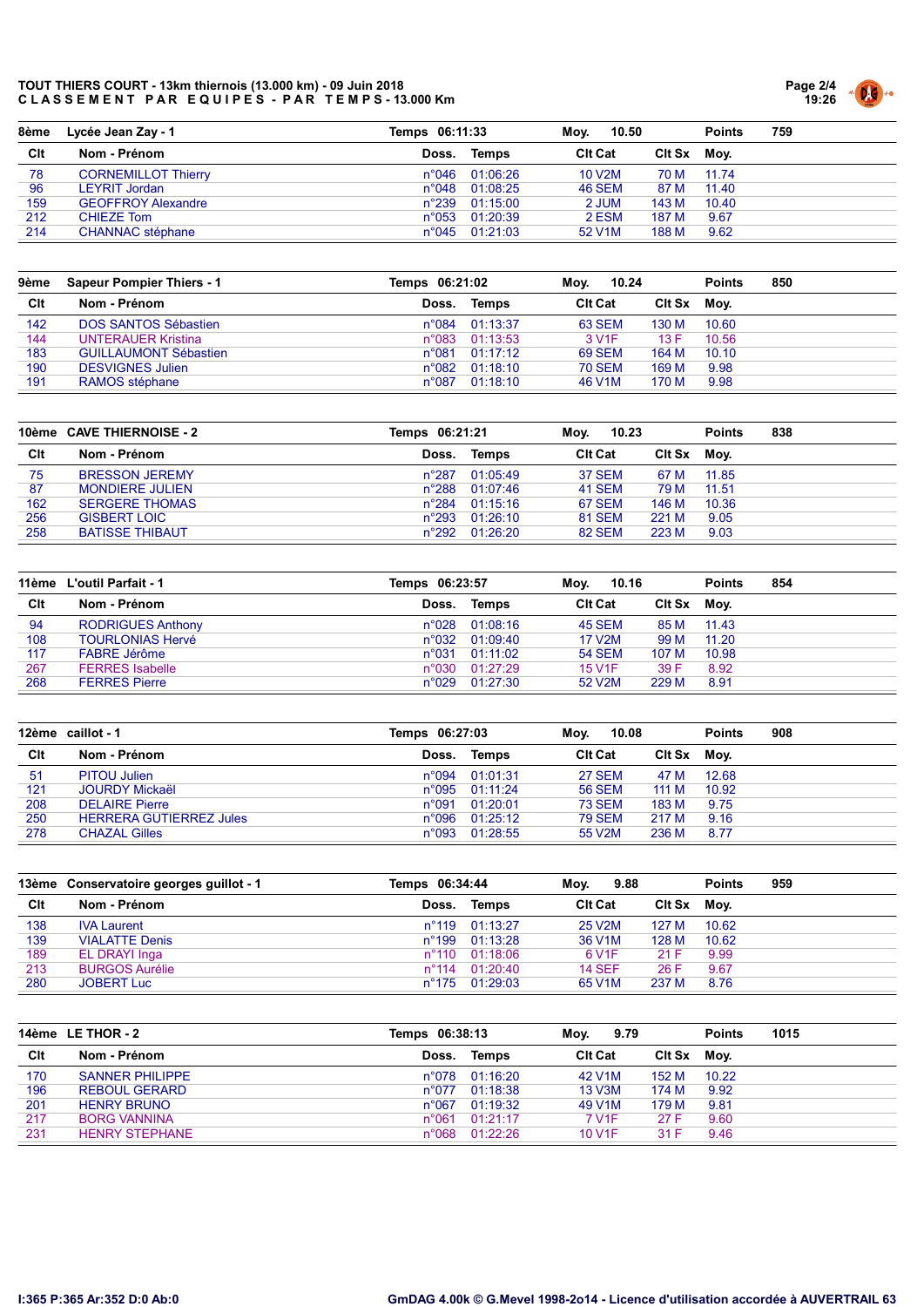

|     | 15ème GCP-1                  | Temps 06:38:17 |                           | Mov.<br>9.79        |        | <b>Points</b> | 982 |
|-----|------------------------------|----------------|---------------------------|---------------------|--------|---------------|-----|
| Clt | Nom - Prénom                 | Doss.          | Temps                     | <b>CIt Cat</b>      | Clt Sx | Mov.          |     |
| 124 | <b>AUMONIER Thibaut</b>      |                | $n^{\circ}036$ $01:12:01$ | <b>57 SEM</b>       | 114 M  | 10.83         |     |
| 145 | <b>ISSARD Maurice</b>        |                | $n^{\circ}$ 035 01:13:54  | 5 V3M               | 132 M  | 10.56         |     |
| 168 | <b>CHEVALERIAS Guillaume</b> |                | $n^{\circ}034$ 01:15:43   | 41 V1M              | 150 M  | 10.30         |     |
| 247 | <b>ROBERT Nicolas</b>        |                | n°033 01:24:28            | 60 V <sub>1</sub> M | 214 M  | 9.23          |     |
| 298 | <b>TAIMIL</b> roberto        |                | n°100 01:32:11            | 20 V3M              | 247 M  | 8.46          |     |

|     | 16ème Intermarché - 2    | Temps 06:45:27 |                         | 9.62<br>Mov.        |               | <b>Points</b> | 1048 |
|-----|--------------------------|----------------|-------------------------|---------------------|---------------|---------------|------|
| Clt | Nom - Prénom             | Doss.          | Temps                   | <b>Cit Cat</b>      | <b>CIt Sx</b> | Mov.          |      |
| 128 | <b>ANDANSON Michel</b>   |                | $n^{\circ}219$ 01:12:16 | 22 V <sub>2</sub> M | 118 M         | 10.79         |      |
| 165 | <b>HAUTIER Eric</b>      | $n^{\circ}226$ | 01:15:26                | 30 V2M              | 147 M         | 10.34         |      |
| 187 | <b>PERRON Julie</b>      | $n^{\circ}225$ | 01:17:46                | <b>11 SEF</b>       | 20 F          | 10.03         |      |
| 246 | <b>RIVOIRE Stéphanie</b> | $n^{\circ}228$ | 01:24:19                | <b>12 V1F</b>       | 33 F          | 9.25          |      |
| 322 | <b>MARQUES Joëlle</b>    | $n^{\circ}224$ | 01:35:40                | 11 V <sub>2</sub> F | 61 F          | 8.15          |      |

|     | 17ème Lycée Jean Zay - 2 | Temps 07:06:04 |                         | 9.15<br>Mov.        |             | <b>Points</b> | 1256 |  |
|-----|--------------------------|----------------|-------------------------|---------------------|-------------|---------------|------|--|
| Clt | Nom - Prénom             | Doss.          | Temps                   | <b>Cit Cat</b>      | Cit Sx Moy. |               |      |  |
| 232 | <b>DJEMMOU Otmane</b>    | $n^{\circ}051$ | 01:22:35                | 4 ESM               | 201 M       | 9.45          |      |  |
| 233 | LOURDIN Timothé          |                | $n^{\circ}049$ 01:22:35 | 5 ESM               | 202 M       | 9.45          |      |  |
| 241 | LAFAYE DE MICHEAUX agnès |                | $n^{\circ}044$ 01:23:43 | <b>11 V1F</b>       | 32 F        | 9.32          |      |  |
| 257 | <b>CHARPENET Laurent</b> | $n^{\circ}047$ | 01:26:11                | 62 V <sub>1</sub> M | 222 M       | 9.05          |      |  |
| 293 | <b>HUBERT Théo</b>       |                | n°055 01:31:00          | 6 ESM               | 244 M       | 8.57          |      |  |

| 18ème LE THOR - 3 |                           |       | Temps 07:08:43          |                    | 9.10<br>Mov. |      | 1271 |
|-------------------|---------------------------|-------|-------------------------|--------------------|--------------|------|------|
| Clt               | Nom - Prénom              | Doss. | Temps                   | <b>CIt Cat</b>     | Clt Sx       | Moy. |      |
| 236               | <b>BERNARD DANIEL</b>     |       | n°059 01:23:09          | 48 V2M             | 205 M        | 9.38 |      |
| 252               | <b>BOURGUIGNON AUDREY</b> |       | $n^{\circ}062$ 01:25:39 | <b>16 SEF</b>      | 34 F         | 9.11 |      |
| 253               | <b>LAMBLE MARIE</b>       |       | n°069 01:25:43          | <b>13 V1F</b>      | 35 F         | 9.10 |      |
| 264               | <b>WAIBEL PATRICK</b>     |       | n°080 01:26:51          | 2 V <sub>4</sub> M | 226 M        | 8.98 |      |
| 266               | <b>PONS ALAIN</b>         |       | n°076 01:27:21          | <b>18 V3M</b>      | 228 M        | 8.93 |      |

|            | 19ème Fcg thiers - 3                               | Temps 07:20:04  |                                     | 8.86<br>Mov.                         |              | <b>Points</b> | 1359 |
|------------|----------------------------------------------------|-----------------|-------------------------------------|--------------------------------------|--------------|---------------|------|
| Clt        | Nom - Prénom                                       | Doss.           | Temps                               | <b>CIt Cat</b>                       | Clt Sx       | Mov.          |      |
| 226<br>279 | <b>BREUIL Stephanie</b><br><b>SOZEDDE Severine</b> | $n^{\circ}$ 241 | 01:21:54<br>$n^{\circ}215$ 01:29:00 | 9 V <sub>1</sub> F<br><b>18 V1F</b>  | 30 F<br>43 F | 9.52<br>8.76  |      |
| 281        | <b>PLANCHETTE sylvie</b>                           |                 | n°103 01:29:05                      | 7 V <sub>2</sub> F                   | 44 F         | 8.76          |      |
| 283<br>290 | <b>ROCHON Veronique</b><br><b>SAGNET Corinne</b>   | $n^{\circ}257$  | $n^{\circ}214$ 01:29:16<br>01:30:49 | <b>19 V1F</b><br>21 V <sub>1</sub> F | 45 F<br>49 F | 8.74<br>8.59  |      |

|     | 20ème Handy girls - 1        | Temps 07:30:19 |                         | 8.66<br>Mov.        |             | <b>Points</b> | 1373 |
|-----|------------------------------|----------------|-------------------------|---------------------|-------------|---------------|------|
| Clt | Nom - Prénom                 | Doss.          | Temps                   | <b>CIt Cat</b>      | Cit Sx Moy. |               |      |
| 140 | <b>GRISSOLANGE Nathalie</b>  |                | n°023 01:13:30          | 3 V <sub>2</sub> F  | 12 F        | 10.61         |      |
| 306 | <b>BEAL-CHAZEAU Claudine</b> |                | $n^{\circ}025$ 01:34:09 | 23 V <sub>1</sub> F | 55 F        | 8.28          |      |
| 307 | <b>MOREL Veronique</b>       | $n^{\circ}021$ | 01:34:10                | 10 V <sub>2</sub> F | 56 F        | 8.28          |      |
| 309 | <b>ESKIL Marika</b>          |                | n°026 01:34:12          | 24 V1F              | 57 F        | 8.28          |      |
| 311 | <b>TORONDEL Antoine</b>      |                | n°156 01:34:18          | <b>89 SEM</b>       | 253 M       | 8.27          |      |

|     | 21ème Beaumont AC - 1         | Temps 07:33:09  |                         | 8.61<br>Mov.        |             | <b>Points</b> | 1274 |
|-----|-------------------------------|-----------------|-------------------------|---------------------|-------------|---------------|------|
| Clt | Nom - Prénom                  | Doss.           | Temps                   | <b>CIt Cat</b>      | Cit Sx Moy. |               |      |
| 163 | <b>BATTAGLIA Isabel</b>       |                 | $n^{\circ}122$ 01:15:20 | 4 V <sub>1</sub> F  |             | 10.35         |      |
| 199 | <b>BATTAGLIA Franck</b>       |                 | $n^{\circ}121$ 01:18:46 | 48 V1M              | 177 M       | 9.90          |      |
| 223 | <b>SIMEON Olivier</b>         | $n^{\circ}041$  | 01:21:40                | 44 V <sub>2</sub> M | 195 M       | 9.55          |      |
| 344 | <b>BERGOUGNOUX Frederique</b> | $n^{\circ}$ 139 | 01:48:41                | <b>14 V2F</b>       | 73 F        | 7.18          |      |
| 345 | <b>BERGOUGNOUX Luc</b>        | $n^{\circ}$ 140 | 01:48:42                | 65 V2M              | 272 M       | 7.18          |      |